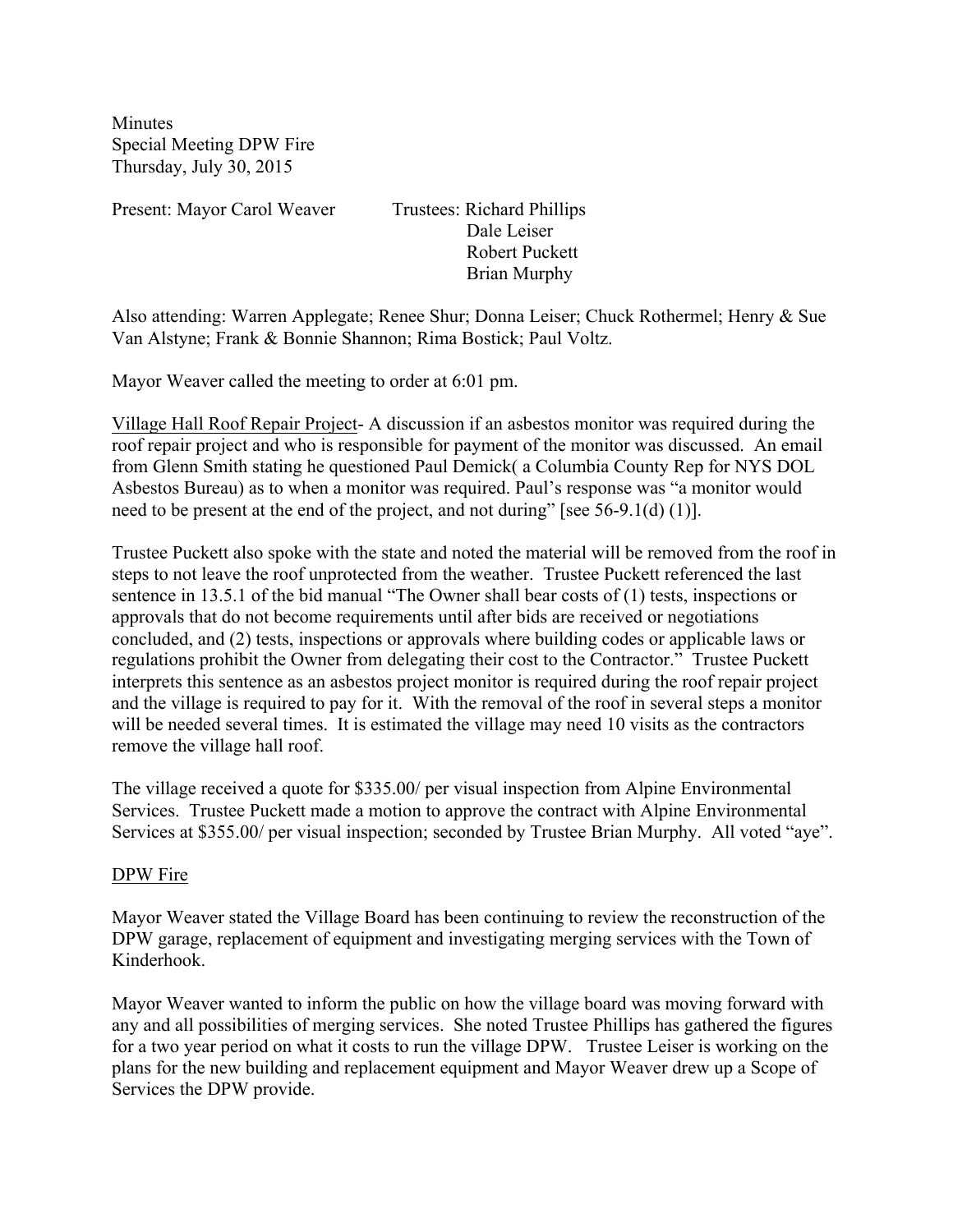Mayor Weaver sent Pat Grattan, Town Supervisor and Deb Simonsmeier, Councilwomen a list of the village DPW duties to review with the Town Highway Superindent, John Ruchel. She would like the Town of Kinderhook to inform the village on what services they would be willing to take over and at what cost. The village board will need to consider what it would cost the village for the services that the town will not cover. Paul Voltz, Town Councilman, requested Mayor Weaver send him the list of DPW duties. Mayor Weaver will forward him the list by email.

Mayor Weaver requested Dale Leiser to contact the County to see if they will contract with the Village to plow Hudson Street and Albany Ave during the winter. Albany Ave and Hudson Street are very wide streets that are harder for our DPW to clear. When requested, the County will drop their wing to help push back snow. Trustee Leiser noted the village DPW custom plow several of our roads during the winter and if the village were to contract snow plowing out they will not get this service.

Mayor Weaver spoke with Carl Ublocker, from the Department of State on what grants may be available for merging services. She needs to wait on a response from the Town of Kinderhook to move forward with applying for any grants not knowing what services can be/will be merged.

Equipment-Dave proposed the village board move forward with the purchase of a backhoe and a leaf machine. The leaf machine would need to be ordered immediately as it takes 90 days from the order date to be delivered. Trustee Leiser and Dave have called several places looking for a leaf machine with no avail.

Resident, Chuck Rothermel stated residents need to realize the village is in a crisis. They can bag their leaves. It is a service he does not use and there are other options the village can look into.

Trustee Leiser requested the DPW try to get the leaf machine started and had Rich Mulica inspect the leaf machine. Rich estimates the cost to be approximately \$7,000-\$8,000 to restore the leaf machine with no guarantees that it would work due to the extreme heat of the fire and how brittle the metal plate might have gotten.

Several options that can be considered is contracting the service out, purchase a machine and if the DPW merges with the Town, the machine can be sold or contract with the Village of Valatie to pick their leaves up.

Trustee Murphy inquired the time frame the Town gave the village to review the DPW list of duties. Are they willing to sign a contract with the village of Kinderhook? He also inquired if NYCOM has an email list of all the municipalities. If so, send an email out inquiring about equipment and consolidated services.

Mayor Weaver will send an email to Town Supervisor, Pat Grattan for a response time. The village board would like to know before the next village board meeting.